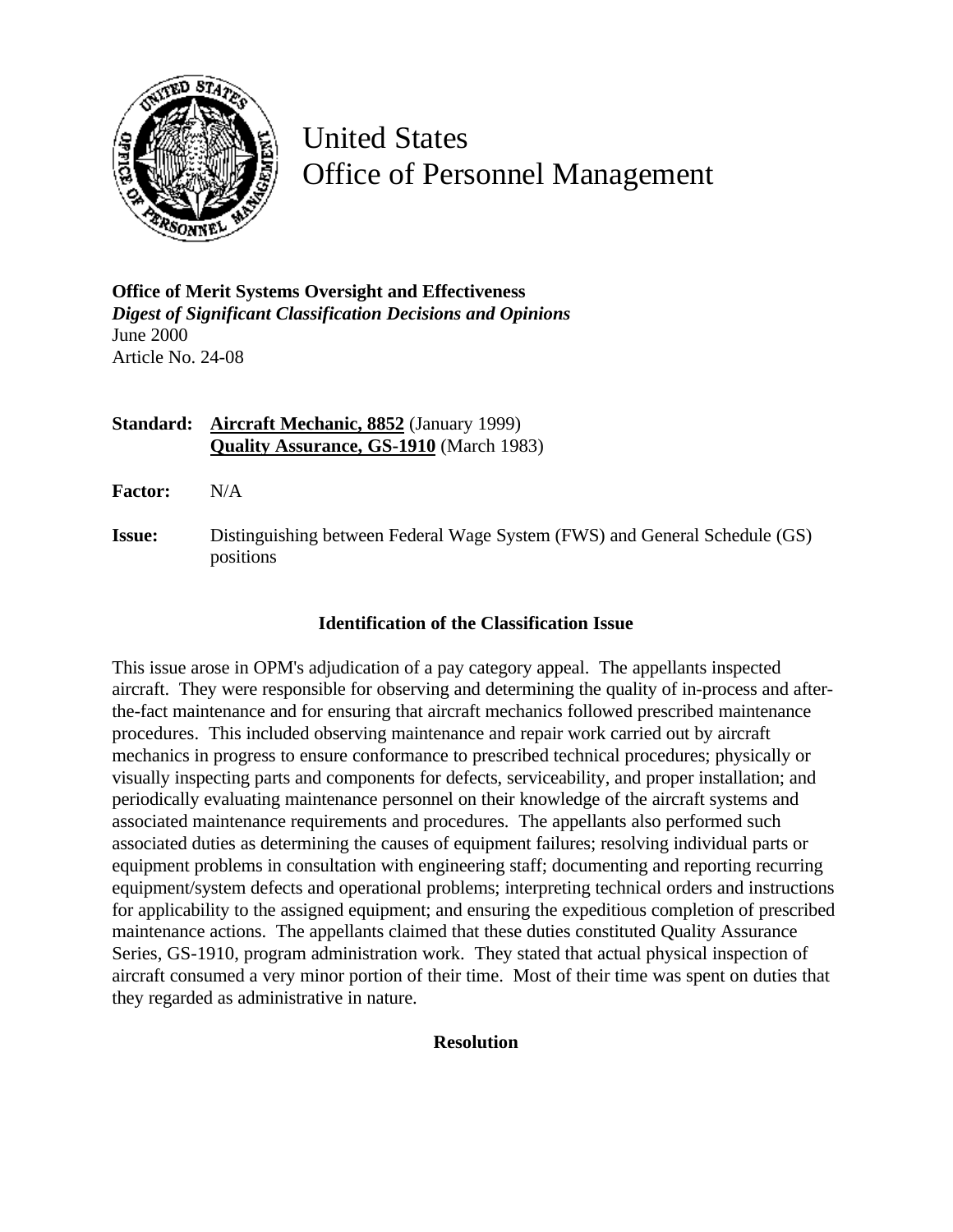Determining whether particular types of positions represent trades, crafts, or manual labor occupations excluded from coverage under the GS depends on the paramount knowledge, skills, and abilities needed to perform the primary duty or responsibility for which the position has been established. In this case, OPM found that the appellants' jobs required primarily comprehensive, trade-based knowledge of the assigned aircraft systems in interpreting technical orders and evaluating the work of aircraft mechanics for compliance and adequacy by physically inspecting completed maintenance work. That is, the work required journey level Aircraft Mechanic, 8852, knowledge and skill.

In contrast, GS-1910 positions require broader knowledge of quality assurance principles and techniques, product characteristics, and associated manufacturing processes. These positions apply a variety of analytical and technical methods besides physical inspection. The focus of GS-1910 work is to determine the effectiveness of quality procedures and controls and to identify inherent problems in the product or processes. The GS-1910 standard states that inspection "is but *one* of the techniques used by quality assurance specialists." OPM found that the purpose of the appellants' inspections was to provide the basis for accepting or rejecting the maintenance work itself, rather than for the broader objective of determining the effectiveness of the overall maintenance process, such as identifying the type or level of maintenance required for the aircraft or initiating corrective action to reduce maintenance deficiencies beyond the repair of the immediate aircraft.

A position is subject to the GS if its primary duty requires knowledge or experience of an administrative nature not related to trade, craft, or manual labor work. OPM found that the duties characterized by the appellants as administrative were closely related and ancillary to the primary inspection function. They included duties that served the purposes of determining what work needed to be done, i.e., reviewing and tasking technical orders; ensuring that the work was being carried out properly and documenting deficiencies, i.e., completing personal evaluations based on observation of work in progress; resolving problems encountered in the course of the work, i.e., consulting with engineers on equipment problems; and reporting on results of the work, i.e., inputting data to an on-line database. These were not program administration duties, but rather duties that were directly tied to and furthered the accomplishment of the basic inspection function, with the primary purpose of ensuring proper maintenance of the assigned aircraft. Consequently, OPM sustained allocation to the FWS.

## **"Back to the Basics"**

The GS includes many occupations that perform inspection work. For example, the Construction Control Series, GS-809, includes positions that inspect construction or monitor and control construction operations. The Agricultural Commodity Grading Series, GS-1980, often includes the inspection or the monitoring of conditions under which products are processed, stored, or transported insofar as these factors affect product quality. For these and other GS occupations, inspection typically is a tool used for a variety of broader program purposes.